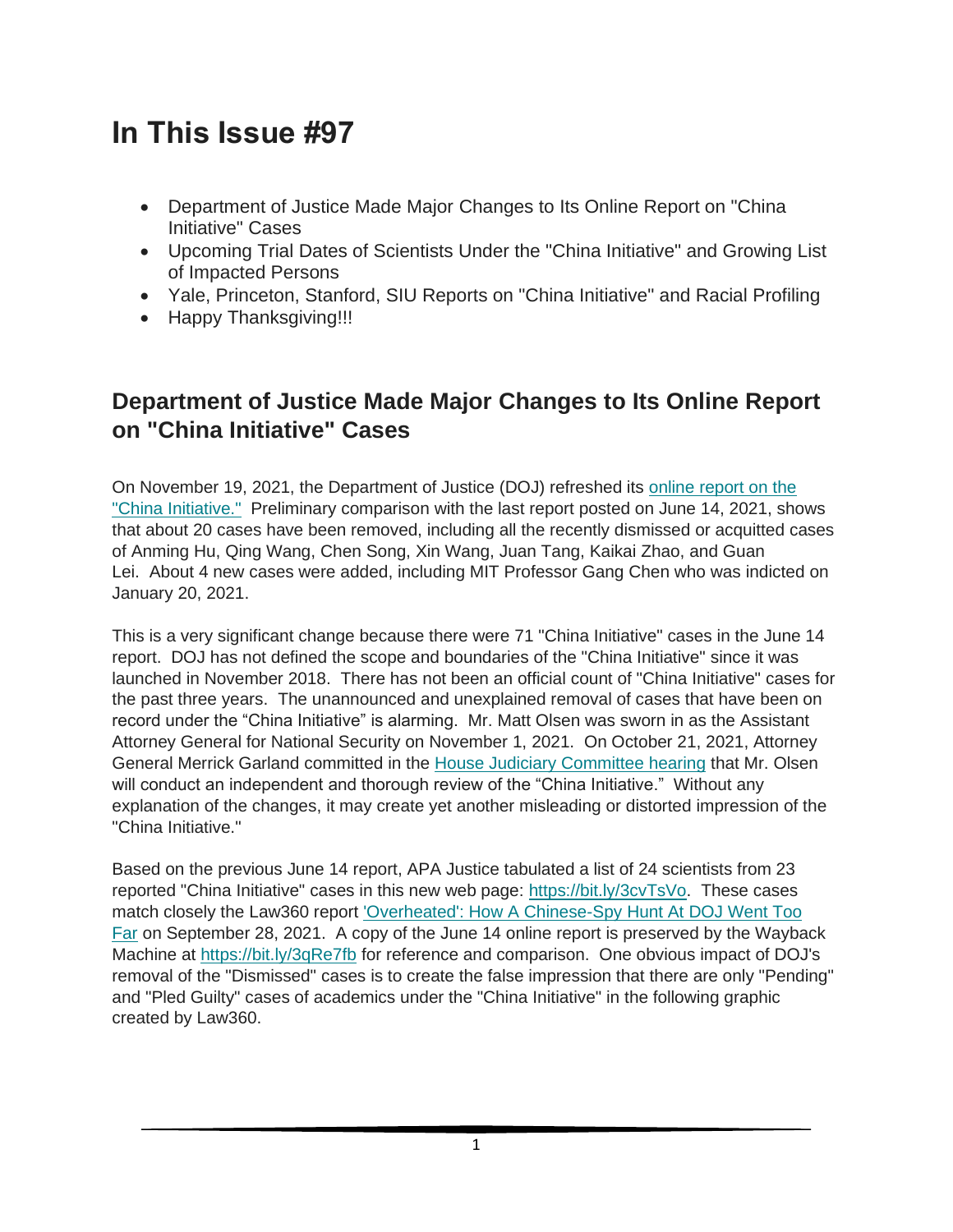

## **Upcoming Trial Dates of Scientists Under the "China Initiative" and Growing List of Impacted Persons**

According to publicly available records provided by CourtListener and Public Access to Court Electronic Records (PACER), these are the trial dates and locations for 8 known academics/scientists under the "China Initiative."

- December 14, 2021. #48 Harvard Professor Charles Lieber, U.S. District Court of **Massachusetts**
- February 7, 2022. #49 University of Arkansas Professor Simon Saw-Teong Ang, U.S. Western District Court of Arkansas
- April 4, 2022. #52 Zhendong Cheng, Texas A&M University, U.S. Southern District Court of Texas
- April 18, 2022. #19 Kansas University Feng "Franklin" Tao, U.S. District Court of Kansas
- Not scheduled. #74 MIT Professor Gang Chen, U.S. District Court of Massachusetts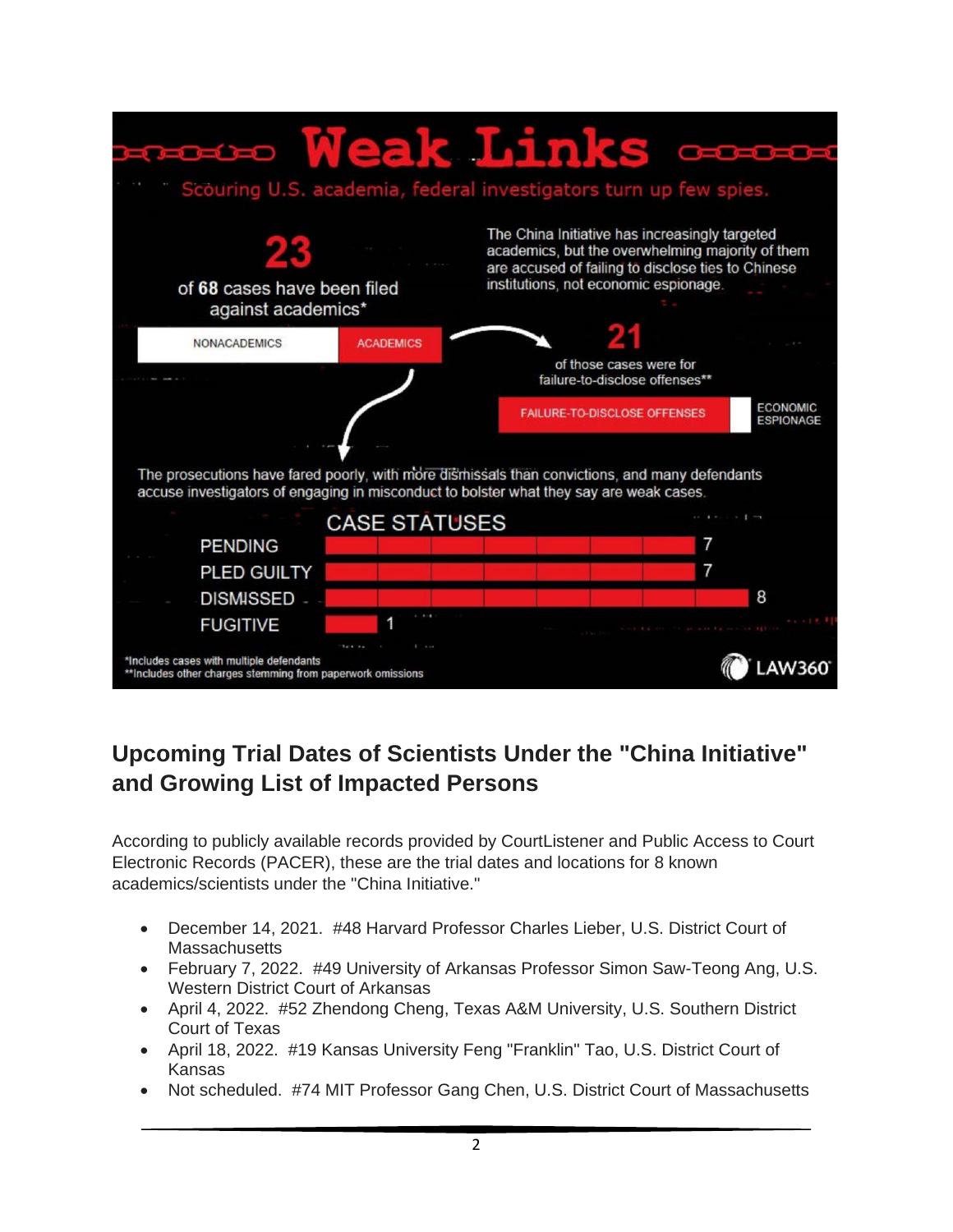- Not scheduled. #30 Boston University Researcher Yanging Ye, U.S. District Court of **Massachusetts**
- Not scheduled. #67 University of Florida Professor Lin Yang, U.S. Northern District Court of Florida
- Not scheduled. #70 Southern Illinois University Professor Mingqing Xiao, U.S. Southern District of Illinois

None of these academics/scientists are charged for economic espionage or trade secret theft. The court dates are subject to change. Read more about these and other cases at <https://bit.ly/3cvTsVo>

The rapidly growing list of impacted persons under and beyond the "China Initiative" has exceeded the capacity to list them individually in the APA Justice website menu. We have created a new web page to accommodate a full list at <https://bit.ly/30Kf1PN>

#### **Impacted Persons and Links to Individual Web Pages**

#### "China Initiative" Cases

Sorted by alphabetical order of last name; click on link to visit individual web page.

Case #49 Simon Saw-Teong Ang (洪思忠) Case #74 Gang Chen (陈刚) Case #20-02 Li Chen (under development) Case #52 Zhendong Cheng (成正东) Case #53 Lei Guan (关磊) Case #36 Anming Hu (胡安明) Case #XX Haizhou Hu (胡海周) Case #38 Xiao-Jiang Li (李晓江) Case #37 James Patrick Lewis (under development) Case #48 Charles Lieber Case #54 Turab Lookman (under development) Case #34 Wanzhou Meng (孟晚舟) **Case #XX Meyya Meyyappan** (under development) Case #43 Chen Song (宋琛) Case #45 Juan Tang (唐娟) Case #19 Franklin Tao (陶丰) Case #39 Qing Wang (王擎) Case #44 Xin Wang (王欣) Case #70 Mingging Xiao (肖明庆) Case #67 Lin Yang (under development) **Case #30 Yanqing Ye** (under development) **Case #XX Xiaoming Zhang** (under development) Case #46 Kaikai Zhao (赵凯凯) Case #41 Song Guo Zheng (under development) Case #20-01 Yu Zhou (under development)

NOTES: Cases identified with ID #XX are believed to be part of the "China Initiative," but not listed in the Department of Justice's online report.

Multiple defendants of the same case are identified by ID #NN-DD where DD is a sequence number of a defendant.

#### **Beyond "China Initiative"**

Sorted by alphabetical order of last name; click on link to visit individual web page.

**Sirous Asgari** Sherry Chen (陈霞芬) Yanping Chen (陈燕平) **Pearlie Epling-Burnette** Dongfang Shao (邵東方) Wei Su (苏炜) Weihong Tan (谭蔚泓) Chunzai Wang (王春在) Xifeng Wu (吴息凤) Ning Xi (席宁) Xiaoxing Xi (郗小星)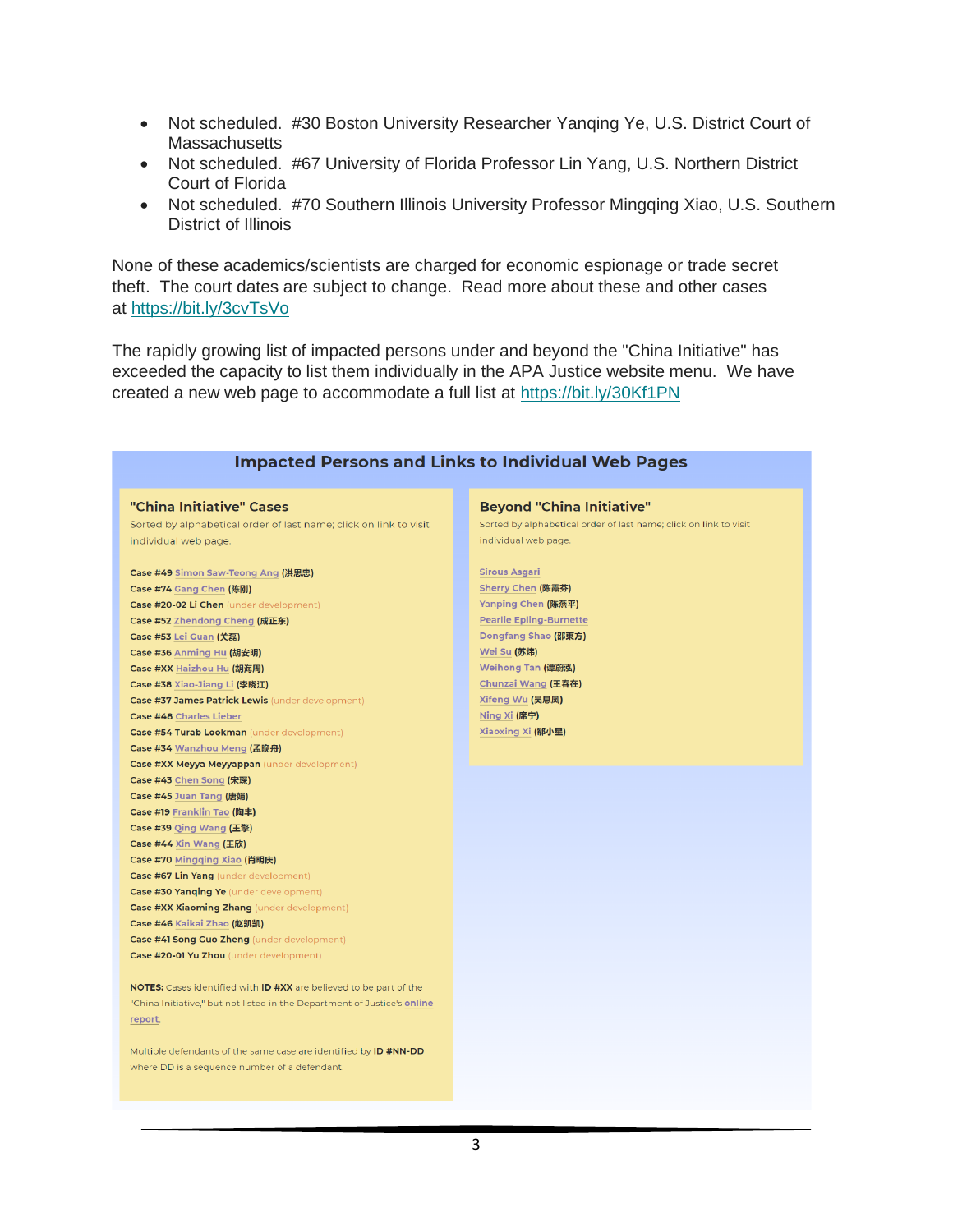# **Yale, Princeton, Stanford, SIU Reports on "China Initiative" and Racial Profiling**

**Yale University.** On November 19, 2021, Daily Yale News published ["LIANG & ZHU: Lies and](https://bit.ly/30COhRy)  [Spies."](https://bit.ly/30COhRy) Students Alex Liang and Mirilla Zhu drew on the experience of fellow student Joyce Xi '16 and her father, Temple University Professor Xiaoxing Xi, to raise awareness of racial profiling of Chinese American sientists. According to the article, academic institutions have previously rewarded collaboration with foreign scientists, and the federal government has even acknowledged that its disclosure requirements are complicated and often contradictory.

The China Initiative has increasingly targeted scientists at American universities for administrative errors unrelated to espionage, like failing to properly disclose relationships with Chinese universities in grant applications and routine paperwork. While there is a legitimate threat of Chinese espionage, the China Initiative as the current counterespionage strategy raises serious concerns, as exemplified by (a) the recent trial and acquittal of [Professor Anming](https://www.apajustice.org/anming-hu.html)  [Hu,](https://www.apajustice.org/anming-hu.html) (b) a recent [Committee of 100 study](https://bit.ly/2ZBvIwA) and a [related panel,](https://bit.ly/3FzxPQL) and (c) the [Stanford letter to](https://bit.ly/3tD4Gzt)  [Attorney General Garland](https://bit.ly/3tD4Gzt) and a [national campaign](https://bit.ly/2ZC12up) calling for the end of the China Initiative. Yale has a special place in Chinese American history. In 1854, Yung Wing became the first Chinese student to graduate from an American university. Shortly after the United States dropped its charges against her father, [Joyce Xi wrote,](https://bit.ly/3FAQoE0) "This is not the America I thought I knew." By taking the first step of ending the China Initiative, we can work toward the America that all of us would want to know, the article concludes.

Read more at <https://bit.ly/30COhRy>

**Princeton University.** On November 19, 2021, The Daily Princetonian published [198](https://bit.ly/3CvR4Zz)  [Princeton faculty sign letter criticizing Department of Justice's China Initiative.](https://bit.ly/3CvR4Zz) One hundred and ninety eight Princeton faculty demanded a stop to the United States Department of Justice's (DOJ) China Initiative in [an open letter,](https://bit.ly/3AXw6C6) sent on October 18 to U.S. Attorney General Merrick Garland. The University faculty's letter supports similar concerns posed by faculty at Stanford University, The University of California, Berkeley, Temple University, and Southern Illinois University.

"As far as 2018, when this [China] initiative was announced ... the big narrative at the time was China's using so-called non-traditional intelligence collectors, i.e. students, postdocs, faculty members, to steal technology from the United States,... The FBI has had over two years now to prove that this is happening in a systematic way, and they have failed to do so," said Professor Rory Truex, one of the letter's original drafters. "Once upon a time, relationships with China were viewed as a good thing, because it was important for us to be learning from China and engaging with Chinese scientists," Truex said. "Now all of a sudden, those relationships are viewed as a liability."

The letter describes a number of unsuccessfully litigated cases from the China Initiative that involved racial profiling, such as that of Anming Hu, a professor at University of Tennessee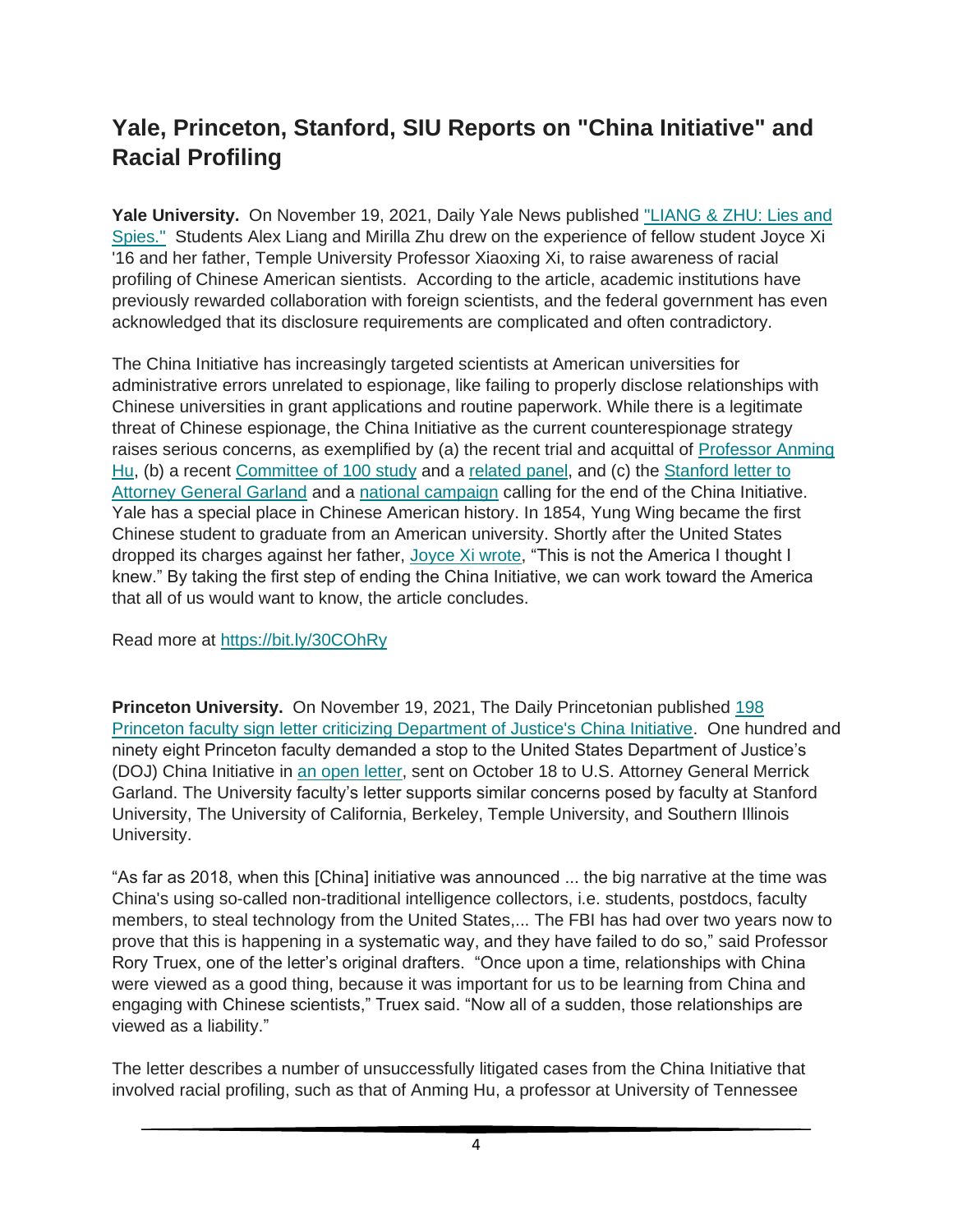Knoxville, who was acquitted due to a lack of evidence tying him to the Chinese government. The letter expressed that these unfounded accusations promote the singling out of Asian researchers, creating an academic environment rife with fear and mistrust. Professor Yiguang Ju of the Mechanical and Aerospace Engineering Department, another of the letter's original drafters, expressed feeling monitored on the basis of his Chinese ethnicity. He said he received three calls from the University Office of the General Counsel (OGC) regarding alleged ties with the Chinese government. Professor Ju also claimed that the OGC questioned the number of "Chinese names" listed as collaborators on his curriculum vitae. "That's ridiculous," he said. "I do have Chinese names and ... collaboration with others, because fundamental research is open science. It's a tradition to collaborate with others."

Read more at <https://bit.ly/3CvR4Zz>

**[Stanford](https://stanford.io/3p5os4P) University.** On November 18, 2021, Stanford News published Stanford [community members participate in event decrying the racial profiling of scientists of](https://stanford.io/3p5os4P)  [Chinese descent.](https://stanford.io/3p5os4P) According to the report, a [recent virtual event](https://bit.ly/3DDGXDk) hosted by the Committee of 100 that included prominent members of the Stanford University community focused on the racial profiling of scientists of Chinese descent and the negative impact such profiling is having on scientific research in the United States.

Stanford University President Marc Tessier-Lavigne spoke at the conference in support of Chinese and Chinese American students and scholars, as well as about the importance of cross-border collaboration and maintaining diversity in our classrooms and research labs. "Today, Stanford has more than 1,000 students and scholars from China, as well as many Chinese American students and scholars," Tessier-Lavigne said. "We know that the strength of our community comes from embracing our diversity, and all that our varied perspectives and backgrounds bring to the table. So I'm deeply concerned about the challenges that individuals of Chinese descent face in their ability to learn, to collaborate and to make contributions to our fundamental research enterprise."

This sentiment was echoed by the research project results presented at the event. The project led by University of Arizona Professor Jenny J. Lee centered on a survey of around 2,000 scientists nationwide and sought to reveal the influence of the U.S. government's limitations on international exchange with China on research and academics.

Peter F. Michelson, the senior associate dean for the natural sciences at Stanford's School of Humanities and Sciences was a panelist during the recent Committee of 100 event. Michelson pointed out that U.S. national security is enhanced through engagement with China, rather than confrontation. The major challenges the world collectively faces in the 21st century can be far better met, Michelson said, with these two world powers working together. "As far as the national security aspects, I'd just like to say … it's important with appropriate careful boundary conditions to actually promote academic research and scholarship and scientific collaboration with scientists and institutions in China. We should not be discouraging it. And I'm worried that that's in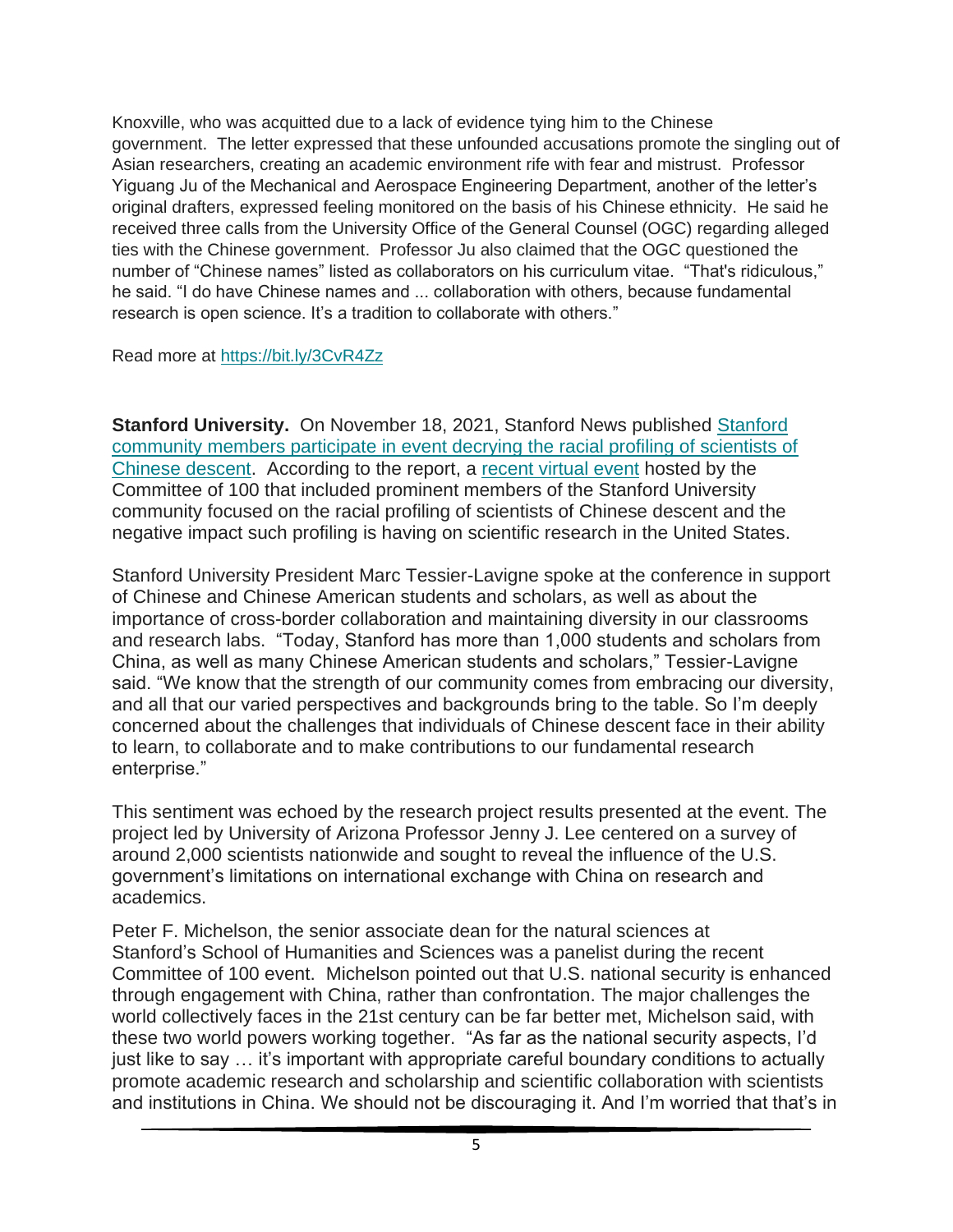fact what we're doing," Michelson said. "I would include on the list of national security challenges climate change and pandemics, and we need international collaboration and exchange at the very least to deal with those national security challenges."

Read more at <https://stanford.io/3p5os4P>

**Southern Illinois University.** On November 18, 2021, The Southern Illinoisan reported [SIU](https://bit.ly/3FzKzqp)  [Faculty Association calls for university to halt investigation into indicted math](https://bit.ly/3FzKzqp)  [professor.](https://bit.ly/3FzKzqp) According to the report, the Southern Illinois University (SIU) Faculty Association is urging the administration to halt its disciplinary investigation into a Chinese math professor indicted by the Department of Justice through the "China Initiative" created during the Trump administration. On April 21, 2021, the U.S. Department of Justice announced the indictment of Professor Mingqing Xiao, accusing him of "concealing support from the Chinese government and a Chinese university" in a grant application to the National Science Foundation. Nearly simultaneously, the university announced it was initiating an investigation into Professor Xiao based on the indictment and removed Xiao from his teaching and research duties.

"We find this behavior reprehensible and frightening in a country where the rule of law and presumption of innocence is supposed to mean something," SIUCFA President Anne Fletcher said in the group's release. "We believe the federal charges against Professor Xiao should also be dismissed and further, the university should discontinue the disciplinary investigation against Professor Xiao and restore him to his teaching and research duties."

Xiao is a 30-year resident of the United States and became a United States citizen in 2006. He has been a mathematics professor at SIUC since 2000.

"Eerily reminiscent of the incarceration of Japanese-Americans in the 1940's and the McCarthy era witch hunts of the 1950's that destroyed so many American lives and careers, the China Initiative fuels anti-Asian sentiments, hostility, and xenophobia. And it threatens the livelihood of our institutions of higher education, the talented professionals we employ, the students we educate, and the communities we serve," Professor Edward Benyas said in the release.

On November 9, 2021, the SIU Faculty Senate also encouraged the SIU community to sign onto [the Stanford Letter](https://bit.ly/3tD4Gzt) calling for an end to the "China Initiative." "We urge faculty, students and the general public to familiarize themselves with the issues at stake when freedom to research is constricted with ethnicity as a main focal point by reading and signing onto the Stanford Letter, which is signed by faculty from across the country and urges the DOJ to end 'The China Initiative,'" Fletcher said.

**The nationwide campaign to endorse the Stanford letter and call for Attorney General Garland to end the "China Initiative" will continue until the ill-conceived program has ended. Qualified endorsers can sign on here:** <https://bit.ly/EndorseStanfordLetter>**. Check the current status of the campaign here:** <https://bit.ly/2ZC12up>